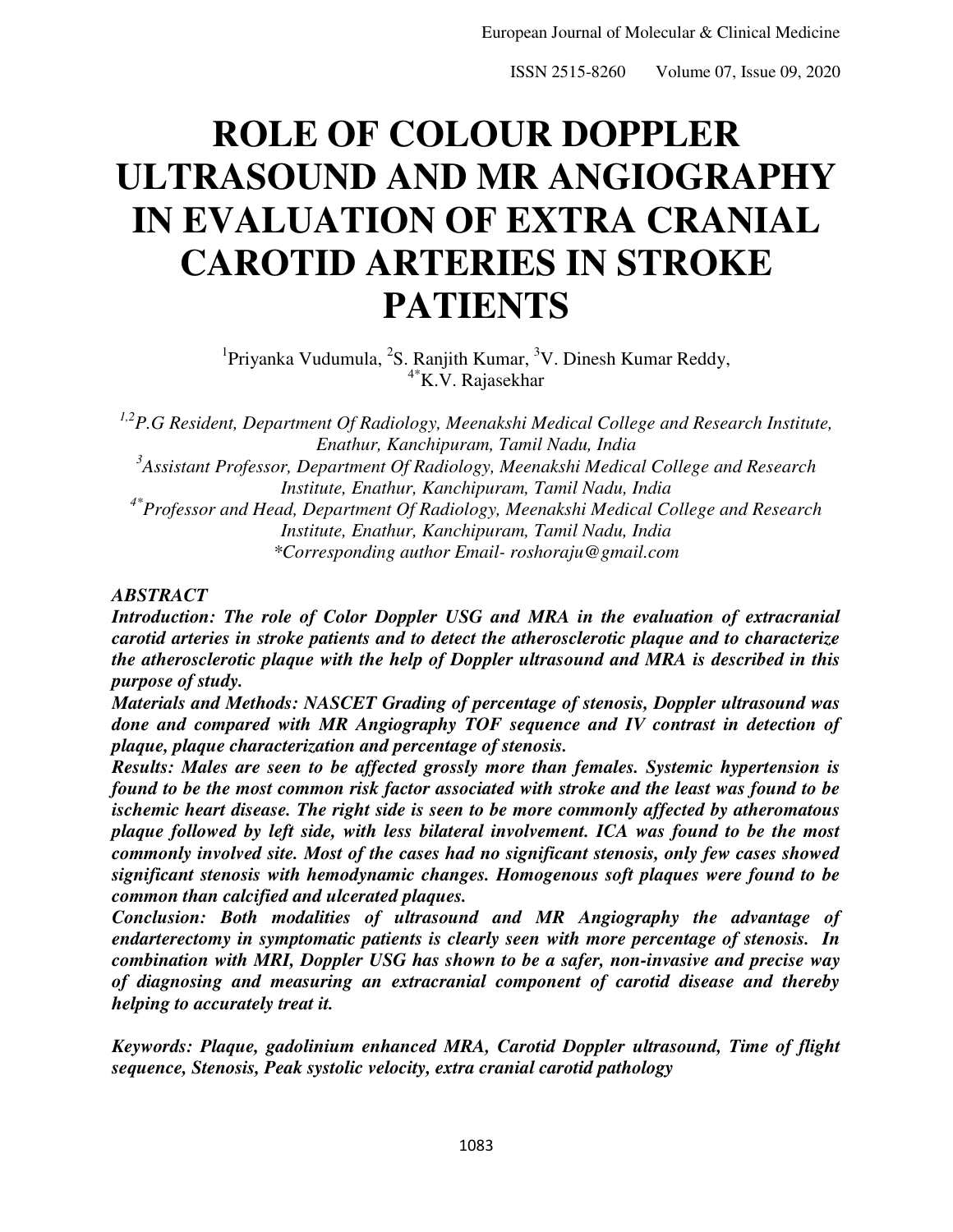# **INTRODUCTION**

Stroke is a neurological deficit due to focal injury of the CNS by vascular phenomena, including infarction, intra parenchymal hemorrhage and intra cerebral hemorrhage (ICH) and is one of the major causes of disability and death worldwide. . Advances in science, neuropathology and neuro imaging have improved the understanding of infarction, ischemia and hemorrhage in the CNS.

Carotid ultrasound can be the first-line diagnostic imaging procedure performed prior to carotid endarterectomy in symptomatic patients or TIA. In the use of HR ultrasound, the greatest merit of USG is its capacity to identify, characterize and assess plaques with a greater chance of embolization. If hemorrhage is considered by many to be the precursor to plaque ulceration, plaque can be characterized into comparatively high-risk categories. [1]

A reproducible 3D image of carotid bifurcation with improved sensitivity for high grade stenosis is provided by MR Angiography. The value is that it is possible to test further ICA, aortic arch and proximal broad arteries, Circle of Willis, and the posterior circulation, and it is not operatordependent.

## **Objectives of the Study**

In current study, our objective is to describe the role of Color Doppler USG and MRA in the evaluation of extracranial carotid & vertebral arteries in stroke patients and to detect the atherosclerotic plaque and to characterize the atherosclerotic plaque with the help of Doppler ultrasound and MRA.

## **MATERIALS AND METHODS**

This is the prospective study carried out on 40 patients who came to Meenakshi Medical College Hospital and Research Institute with symptoms and signs of a stroke from February 2019 to august 2020. After getting written consent from patients both Color Doppler ultrasound and MR Angiography (TOF and Gadolinium contrast MRA), imaging was done and the findings of both the modalities are compared, the percentage of stenosis is given based on NASCET Classification<sup> $[2,3]$ </sup>.

Patient in the supine position. A soft pillow placed under neck to extend neck as much as possible. The patient demanded that the neck be rotated to the other side and that the ipsilateral shoulder be lowered as far as possible. The examiner was sitting on the patient's right foot. Poster lateral and far poster lateral transducer locations were used to test the carotid arteries from the anterior, lateral and posterior-lateral approach in longitudinal and transverse views of the carotid arteries.

For MRA patient is positioned inside the MRI unit. A usual MRI exam consists of two to six sequences and it depends on the type of examination done. Each sequence has a specific image orientation and targets a particular structure in particular orientation. The total time required can vary from 10 to 60 minutes depending on what examination and sequence are going on. Gadolinium is injected through intra venous route in case contrast is needed; lesion having higher vascularity will enhance based on the enhancement diagnosis can be made.

**Machines used**: Volusion S6 Pro Ultrasound Machine and Siemens 1.5 Tesla MRI Machine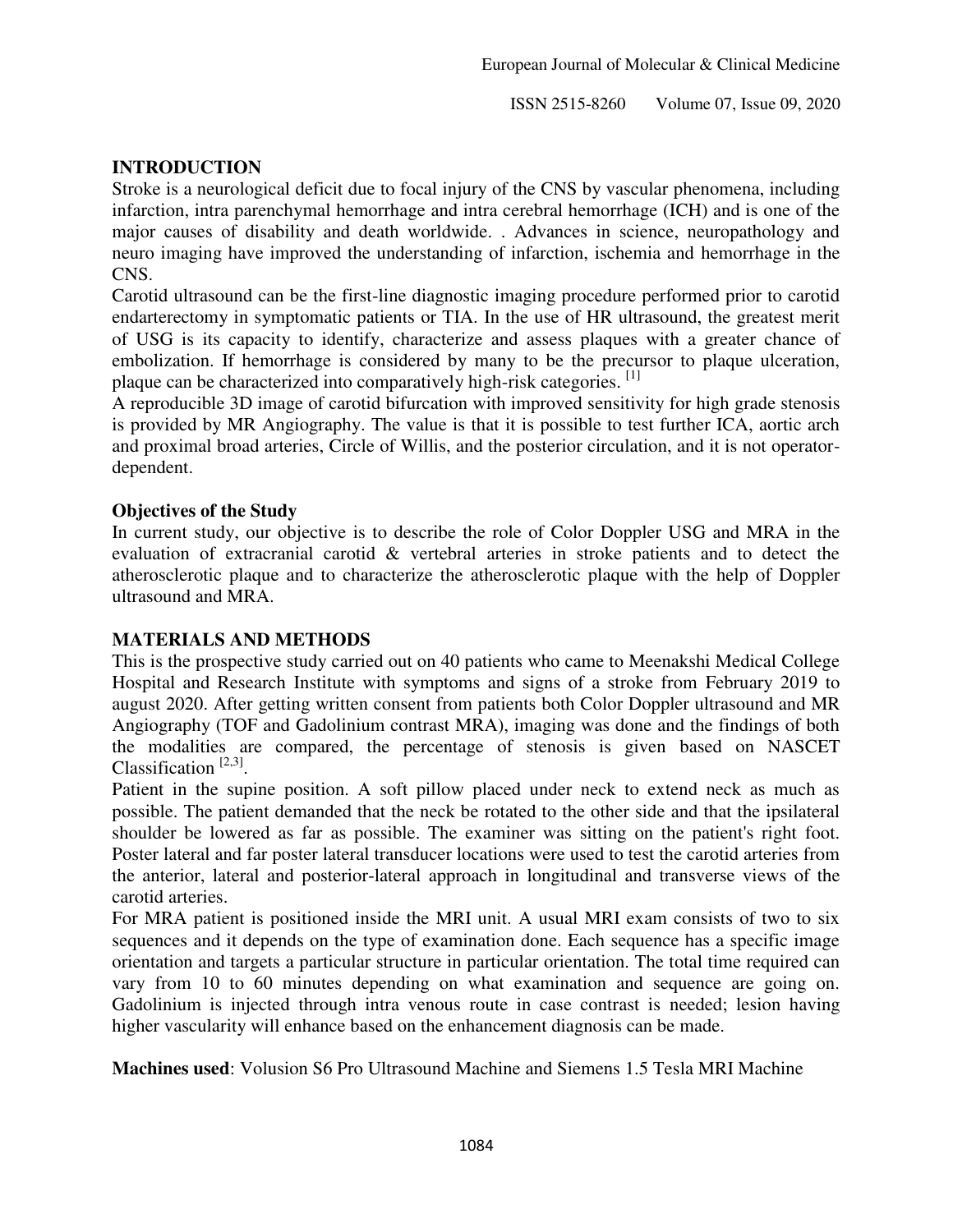## **RESULTS**

| <b>Table 1</b> – Age distribution of patients |  |
|-----------------------------------------------|--|
|-----------------------------------------------|--|

| Age in years | No of patients | Percentage |
|--------------|----------------|------------|
| $41 - 50$    |                | 15         |
| 51-60        | 12             | 30         |
| 61-70        | 15             | 37.5       |
| 71-80        |                | 17.5       |
| <b>TOTAL</b> |                | 100        |

| <b>Table 2</b> – Showing gender distribution |  |
|----------------------------------------------|--|
|----------------------------------------------|--|

| Gender        | No of    | Percentage |
|---------------|----------|------------|
|               | pateints |            |
| <b>MALE</b>   |          | 72.5       |
| <b>FEMALE</b> |          | 27.5       |
| <b>TOTAL</b>  |          |            |

#### **Table 3** – Clinical history and comorbidity

| Clinical history      | Total cases | No of patients | Percentage |
|-----------------------|-------------|----------------|------------|
| Diabetes mellitus     |             |                |            |
| Hypertension          |             |                | 57.2       |
| Hyperlipidemia        |             |                |            |
| Myocardial infarction |             |                |            |

# **Table** 4 – Showing side affected

| Side affected | No of patients | Percentage |
|---------------|----------------|------------|
| Right         | 18             |            |
| Left          |                | 37.5       |
| <b>Both</b>   |                | 17.5       |
| Total         |                |            |

|  |  | <b>Table</b> $5$ – Showing the characteristic of atheromatous plaque examined by USG |
|--|--|--------------------------------------------------------------------------------------|
|  |  |                                                                                      |

| Plaque      | No of    | Percentage |
|-------------|----------|------------|
| Morphology  | patients |            |
| Soft plaque | 20       | 50         |
| Irregular   | 3        | 7.5        |
| plaque      |          |            |
| Ulcerated   | 6        | 15         |
| plaque      |          |            |
| Calcified   | 11       | 27.5       |
| plaque      |          |            |
| Total       | 40       | 100        |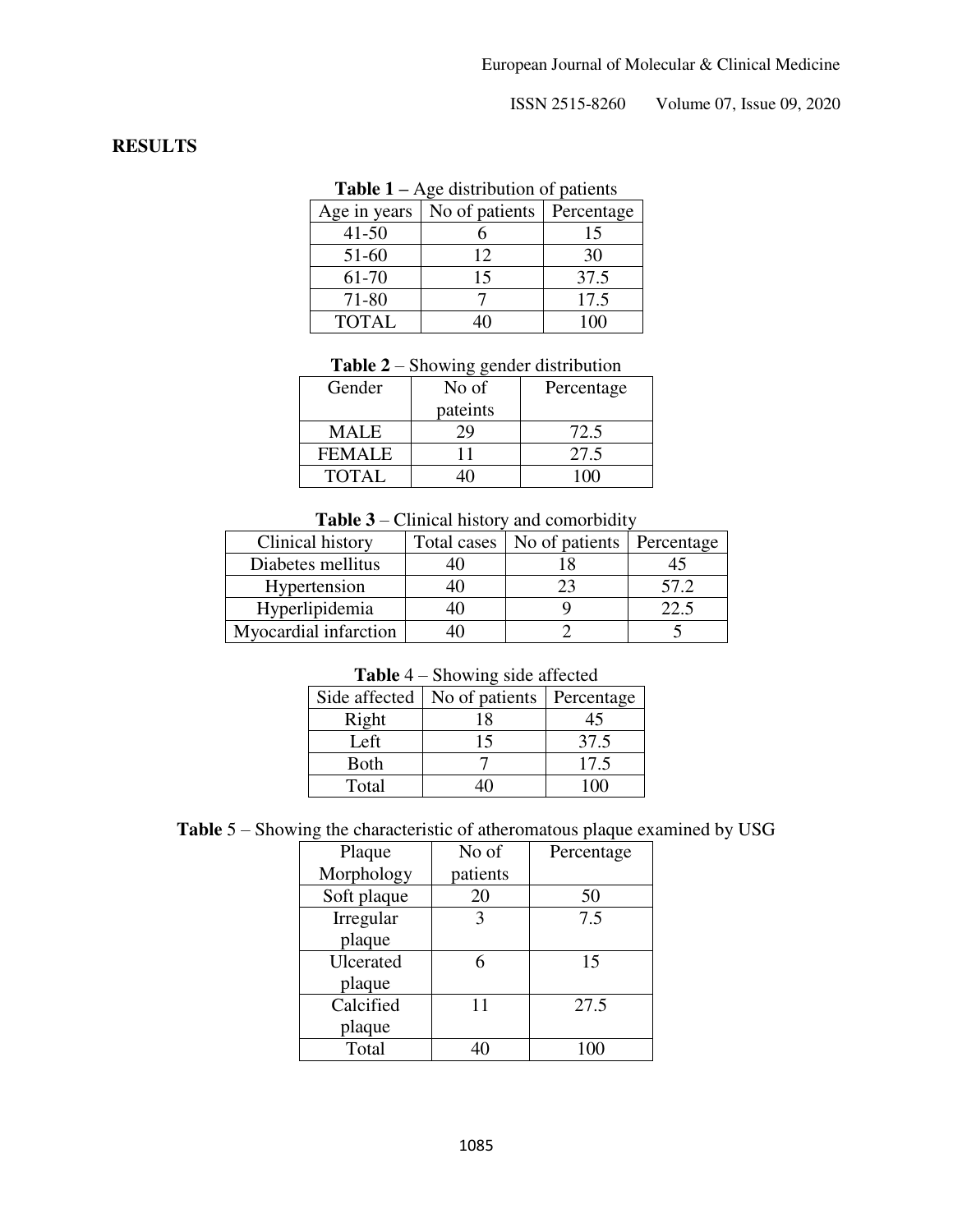| carotid stenosis            |  |         |    |                                                     |    |
|-----------------------------|--|---------|----|-----------------------------------------------------|----|
| Area involved   Total cases |  | Doppler |    | <b>TOF MRA</b>                                      |    |
|                             |  |         |    | No of cases   Percentage   No of cases   Percentage |    |
| <b>CCA</b>                  |  |         | 30 |                                                     | 30 |
| <b>BULB</b>                 |  |         | 60 |                                                     | 60 |
| <b>ECA</b>                  |  |         |    |                                                     |    |
| <b>ICA</b>                  |  |         | 55 |                                                     | 55 |
|                             |  |         |    |                                                     |    |

Table 6: showing comparison of doppler with MRA time of flight in detecting extracranial carotid stenosis

**Table 7:** showing comparison of doppler with gadolinium enhanced mri in detecting extracranial carotid stenosis

| Area involved   Total cases | Doppler                  |  | <b>Gadolinum Enhanced MRA</b> |            |
|-----------------------------|--------------------------|--|-------------------------------|------------|
|                             | No of cases   Percentage |  | No of cases                   | Percentage |
| <b>CCA</b>                  |                          |  |                               |            |
| <b>BULB</b>                 |                          |  |                               | 30         |
| <b>ECA</b>                  |                          |  |                               |            |
| <b>ICA</b>                  |                          |  |                               | 50         |
|                             |                          |  |                               |            |



**Figure 1.** Gadolinum Enhanced MRA

The Figure 1 showing complete obstruction of right sided intra and extra cranial portion of ICA and USG Doppler shows hypoechoic thrombus in right ICA causing complete luminal occlusion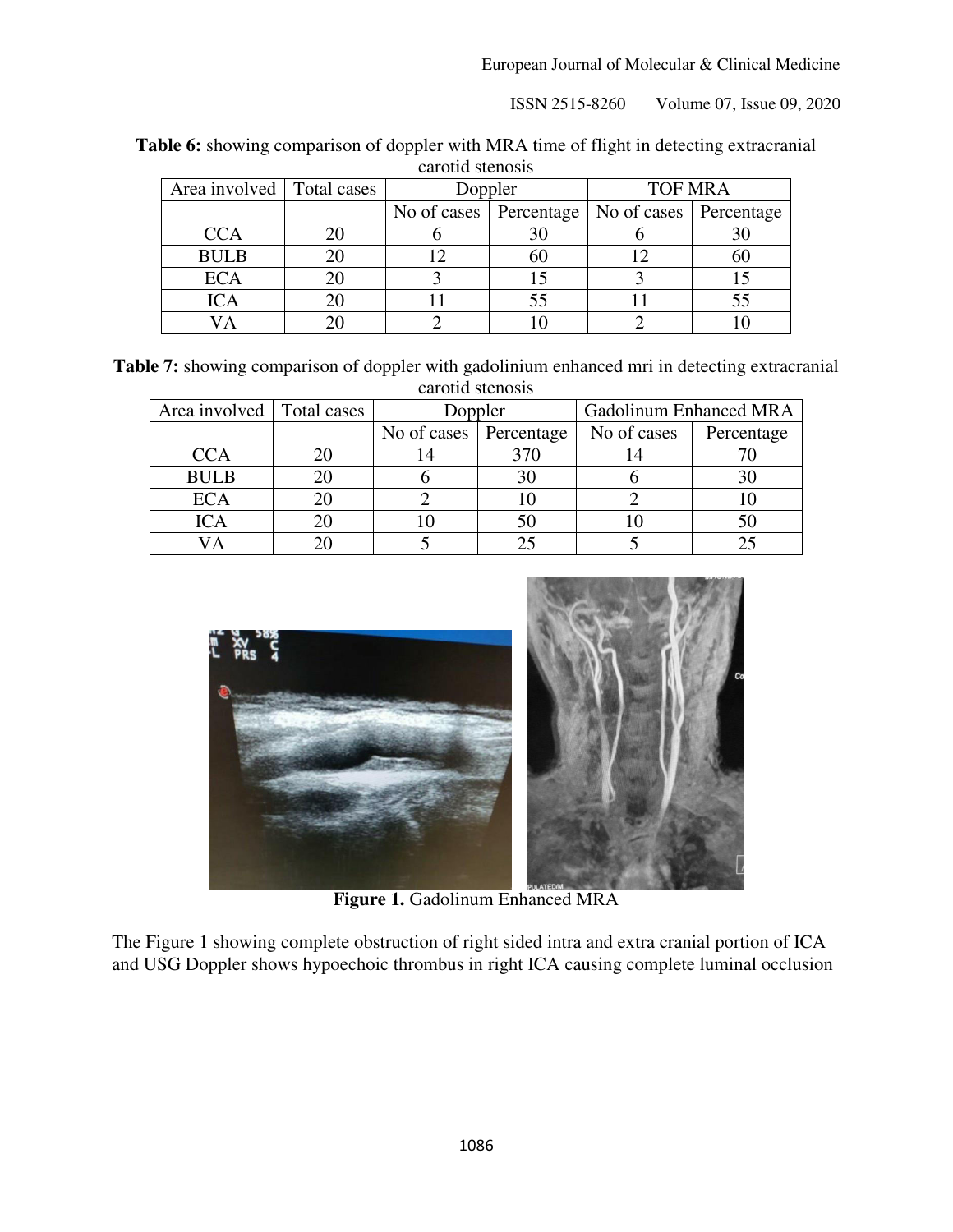

**Figure 2.** MRA TOF

The MRA TOF diagram in Figure 2 shows loss of the left inner carotid artery portions of normal cranial and extra cranial intensity likely to complete occlusion. USG shows near complete occlusion of extra cranial portion of left ICA.



**Figure 3.** Gadolinum MRA

The Figure 3 shows non visualization of left common carotid and vertebral arteries and USG showing irregular soft plaque in left internal carotid artery causing 70-80% luminal narrowing.

## **DISCUSSION**

Stroke treatment relies on making the most specific diagnosis possible by clinical and laboratory assessment (Brown and Call  $2000$ )<sup>[4]</sup>. The advantage of endarterectomy in symptomatic patients with more than 70% carotid stenosis was specifically seen in two randomized controlled trials, the North American Symptomatic Carotid Endarterectomy Trial (NASCET) [5] and the European Carotid Surgery Trial (ECST) (C.RANKE 1999). The same findings indicated a lack of any surgical gain for 30 percent diameter lesions. Another randomized study, a symptomatic carotid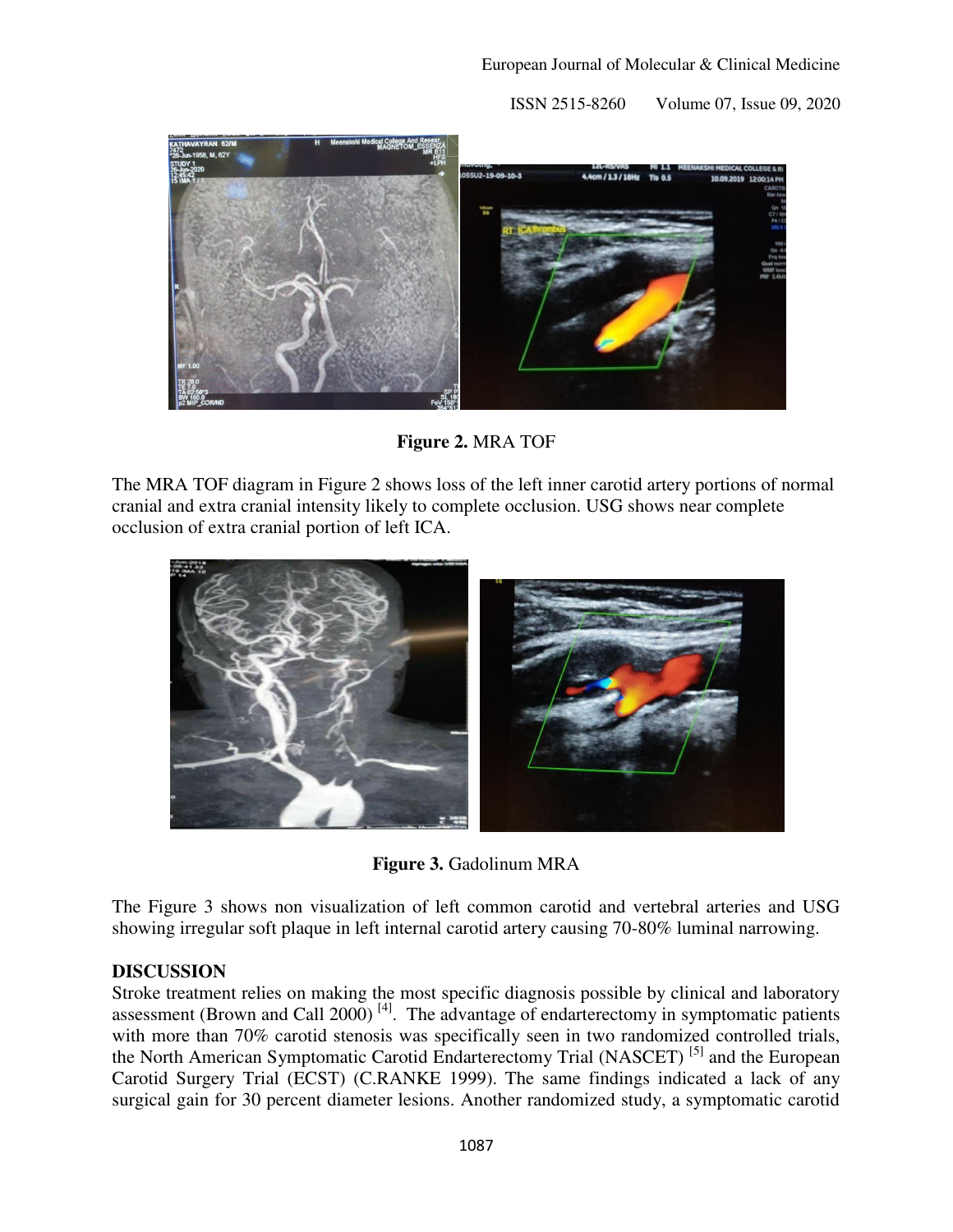surgery study, demonstrated a distinct surgical intervention benefit for a patient with at least 60% stenosis.

Among vascular imaging techniques, USG is special since it can characterize the plaque, something most other investigations cannot do. There may be prognostic benefit for sonographically diagnosed plaque and it is valuable for selecting the best medical and surgical treatment. Doppler contrast with Gadolinium-enhanced MRA and TOF MRA findings in the NASCET scoring assessment of stenosis. It has been observed that there is a higher association between Doppler and MRA for higher stenosis stages. Both MRA and ultrasound are accurate for diagnosing occlusion. Abnormal effects on both doppler and MRA are equivalent in our analysis. H palomaki et. Alin's analysis concluded that at age 42, the occurrence of stroke rises after 60 years. In our study, the age group most affected by stroke was 51-60 years and it was 37.5 percent in 61-70 years and 30 percent in 51-60 years, followed by 41-50 years, which was 15 percent in 61-70 years and 30 percent in 51-60 years  $^{[6]}$ . It was observed that 72.5% of the patients (29/40) were male and 27.5% [11/40] were female. The family history of stroke research was done by Schulz U. G. R. Flossmann E and Rothwell and found that 23% of stroke patients have a positive family history of stroke. 23 patients [57.5 percent] had hypertension and 19 patients  $[45$  percent] had diabetes mellitus  $[7]$ . The anatomy of the plaque has a stroke connection, ulcerated plaques suggest that a part of the plaque is dislodged and has a better risk of obstructing the vessel. 50 percent of patients had soft tissue plaque in the latest study and 27.5 percent of cases had calcified plaque. Stenosis grading was carried out using NASCET criteria. Comparisons of Gd enhanced MRA with Doppler effects are seen in Table 6. In our analysis, CCA is involved in 14 cases, and Gadolinium-enhanced MRA indicates CCA involvement in 14 cases, and Doppler indicated ICA involvement in 10 cases, and the same is verified by Gadolinium-enhanced MRA. J. M. Serfaty, P. Chirossel, J. M. Chevallier et al <sup>[9]</sup> concluded that Table 7 shows a comparison of doppler with MRA flight time and shows anomalies in the bulb in 12 patients [30 percent] and TOF MRA confirms the same cases. CCA is involved in 6 cases in our study, and CCA involvement in 6 cases is seen in TOF MRA. Doppler demonstrated ICA activity in 11 cases in this analysis, and the same is confirmed by Gadolinium-enhanced MRA. Results were consistent with Paul J. Nederkoorn's <sup>[8]</sup>.

## **CONCLUSION**

One of the essential causes of mortality is stroke or CVA. Cerebral infarction, which accounts for 80% of strokes, will lead to atherosclerosis of the arteries supplying the brain. A safer, noninvasive and reliable way of diagnosing and testing an extra cranial component of carotid disease has been shown to be USG coupled with MRI.

## **REFERENCES**

- [1]. Damani R. A brief history of acute stroke care. Aging. 2018;10(8):1797–8.
- [2]. D. H. Evans, J. A. Jensen, M. B. Nielsen. Ultrasonic colour Doppler imaging. Interface Focus. 2011;1(4):490–502.
- [3]. Young GR, Humphrey PRD, Shaw MDM, Nixon TE, Smith ETS. Comparison of magnetic resonance angiography, duplex ultrasound, and digital subtraction angiography in assessment of extracranial internal carotid artery stenosis. J Neurol Neurosurg Psychiatry. 1994;57(12):1466–78.
- [4]. Brown B, Call K. Stroke : Stenosis US Findings '. 1989;541–3.